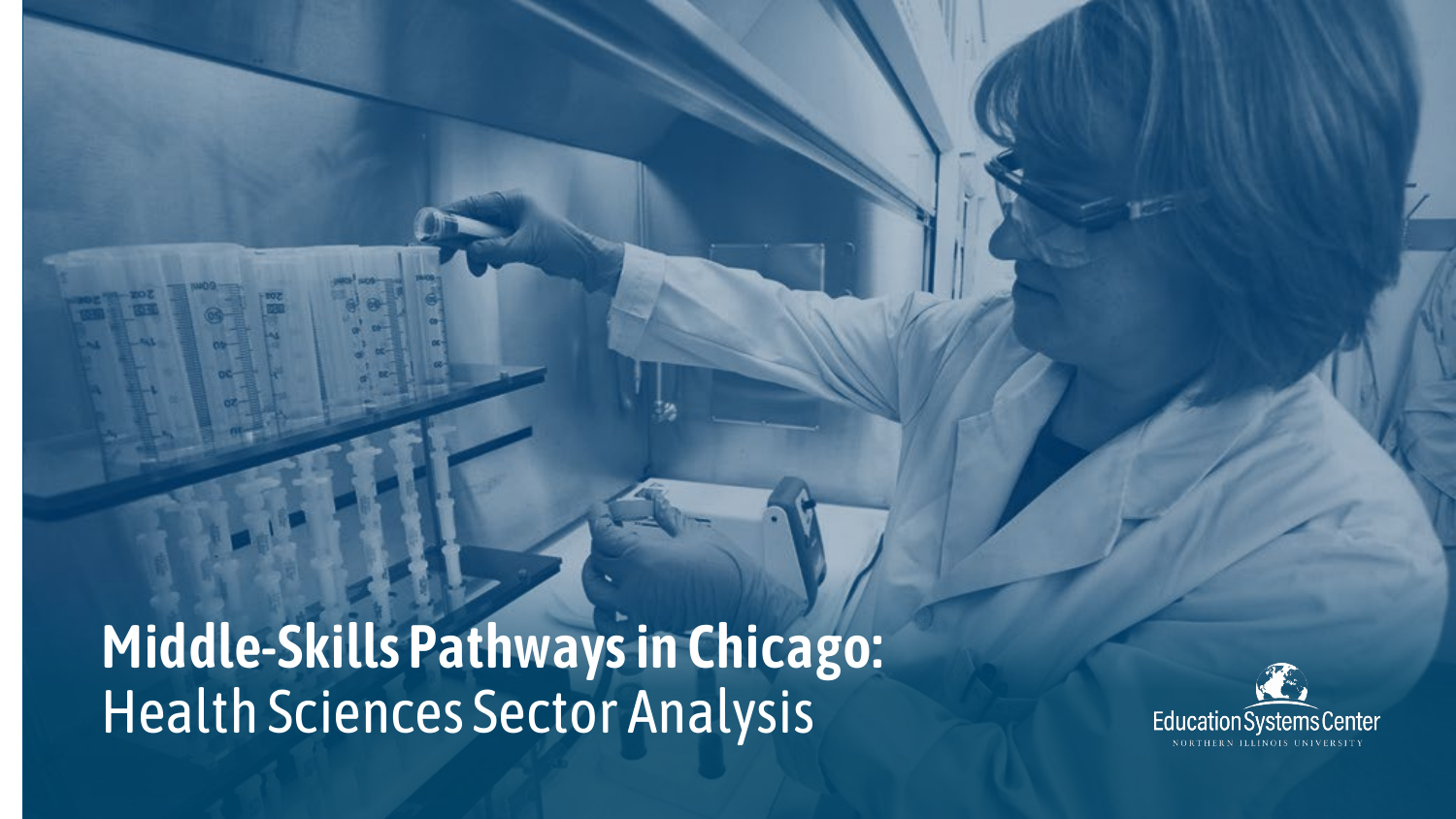## **HS Middle-Skills Pathways in Chicago Overview**

- Good occupations in this sector require or involve going through a community college and AAS program, but there exist many occupations for entry-level industry credentials and college certificate programs.
- Key AAS programs are offered at most community colleges in the Chicagoland area, creating competition for City Colleges of Chicago.
- Nursing is technically a middle-skills role, but most registered nurses now have or enter the profession with a bachelor's degree.

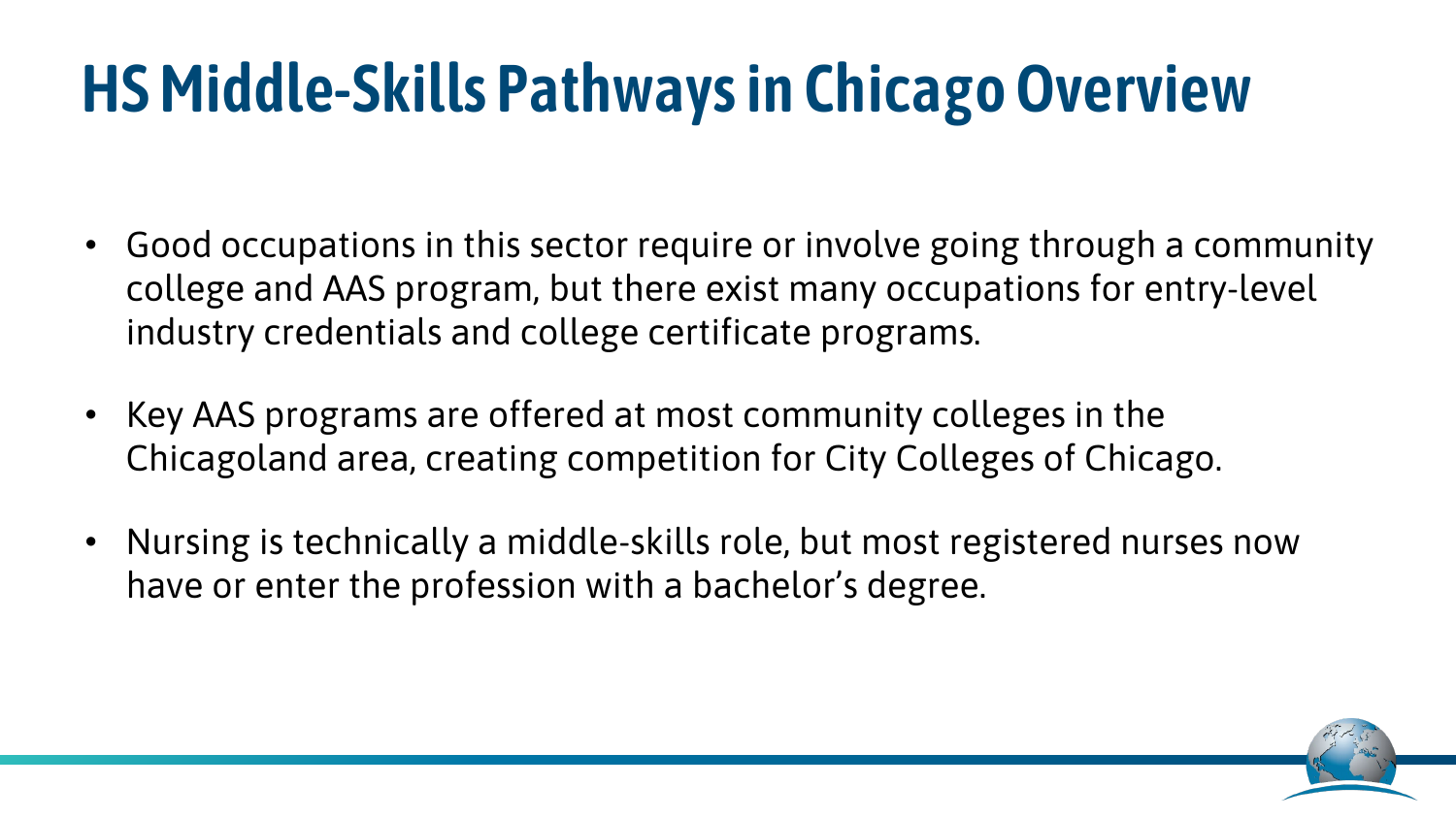## **HS Priority Occupation and Promising Credential Areas**

| <b>Middle Skill</b><br><b>Credential Area</b>                  | <b>Occupations</b>                        | <b>Typical Entry Education</b>    | <b>Chicagoland</b><br>Wage \$/hr | Chicagoland Projected   Annual Chicagoland  <br>Growth (10 yr.) | <b>Job Openings</b> | <b>Term</b>                                                        |
|----------------------------------------------------------------|-------------------------------------------|-----------------------------------|----------------------------------|-----------------------------------------------------------------|---------------------|--------------------------------------------------------------------|
| <b>Nursing</b>                                                 | <b>Nursing Assistant</b>                  | <b>Postsecondary Certificate</b>  | \$13.90                          | 4%                                                              | 3,072               | <b>Gateway</b><br>≷⊟<br><b>Occupation</b>                          |
|                                                                | <b>Practical Nurse</b>                    | <b>Postsecondary Certificate</b>  | \$27.62                          | 0%                                                              | 649                 | <b>High Priority</b><br>Έ<br><b>Occupation</b>                     |
|                                                                | Registered Nurse.                         | Bachelor's                        | \$36.95                          | 14%                                                             | 4,046               | <b>High Priority</b><br>"目<br><b>Occupation</b>                    |
| Hygienists,<br>Therapists and<br>Therapy<br>Assistants         | <b>Respiratory Therapists</b>             | <b>Associate Degree</b>           | \$29.50                          | 2%                                                              | 163                 | <b>High Priority</b><br><b>Occupation</b>                          |
|                                                                | <b>Physical Therapy Assistants</b>        | Associate Degree                  | \$30.45                          | 2%                                                              | 306                 | <b>High Priority</b><br>$\Box$<br><b>Occupation</b>                |
|                                                                | <b>Occupational Therapy Assistants</b>    | <b>Associate Degree</b>           | \$31.97                          | 2%                                                              | 153                 | <b>High Priority</b><br>Ē<br><b>Occupation</b>                     |
|                                                                | <b>Dental Hygienists</b>                  | Associate Degree                  | \$36.18                          | 8%                                                              | 236                 | $^{1\!}\Xi$<br><b>High Priority</b><br><b>Occupation</b><br>$\Box$ |
| <b>Health Science</b><br>Assistants and<br>Records<br>Managers | Medical Records & Health Information Tech | <b>Postsecondary Certificate</b>  | \$21.74                          | 3%                                                              | 240                 | <b>Gateway</b><br><b>Occupation</b>                                |
|                                                                | <b>Medical Assistant</b>                  | <b>Postsecondary Certificate</b>  | \$17.67                          | 13%                                                             | 1,068               | <b>Gateway</b><br><b>Occupation</b>                                |
| Health<br>Technologists &<br>Technicians                       | Radiologic Technologist                   | Associate Degree                  | \$31.54                          | 1%                                                              | 178                 | <b>High Priority</b><br>$=$<br><b>Occupation</b>                   |
|                                                                | <b>Pharmacy Technician</b>                | High School + On-the-Job Training | \$15.81                          | 6%                                                              | 724                 | <b>Gateway</b><br><b>Occupation</b>                                |
|                                                                | Patient Care Tech (Phlebotomist)          | <b>Postsecondary Certificate</b>  | \$17.39                          | 13%                                                             | 301                 | <b>Gateway</b><br><b>Occupation</b>                                |
|                                                                | <b>EKG Technician (Phlebotomist)</b>      | <b>Postsecondary Certificate</b>  | \$17.39                          | 13%                                                             | 301                 | $\equiv$<br><b>Gateway</b><br><b>Occupation</b>                    |
|                                                                | Phlebotomist                              | <b>Postsecondary Certificate</b>  | \$17.39                          | 13%                                                             | 301                 | <b>Gateway</b><br><b>Occupation</b>                                |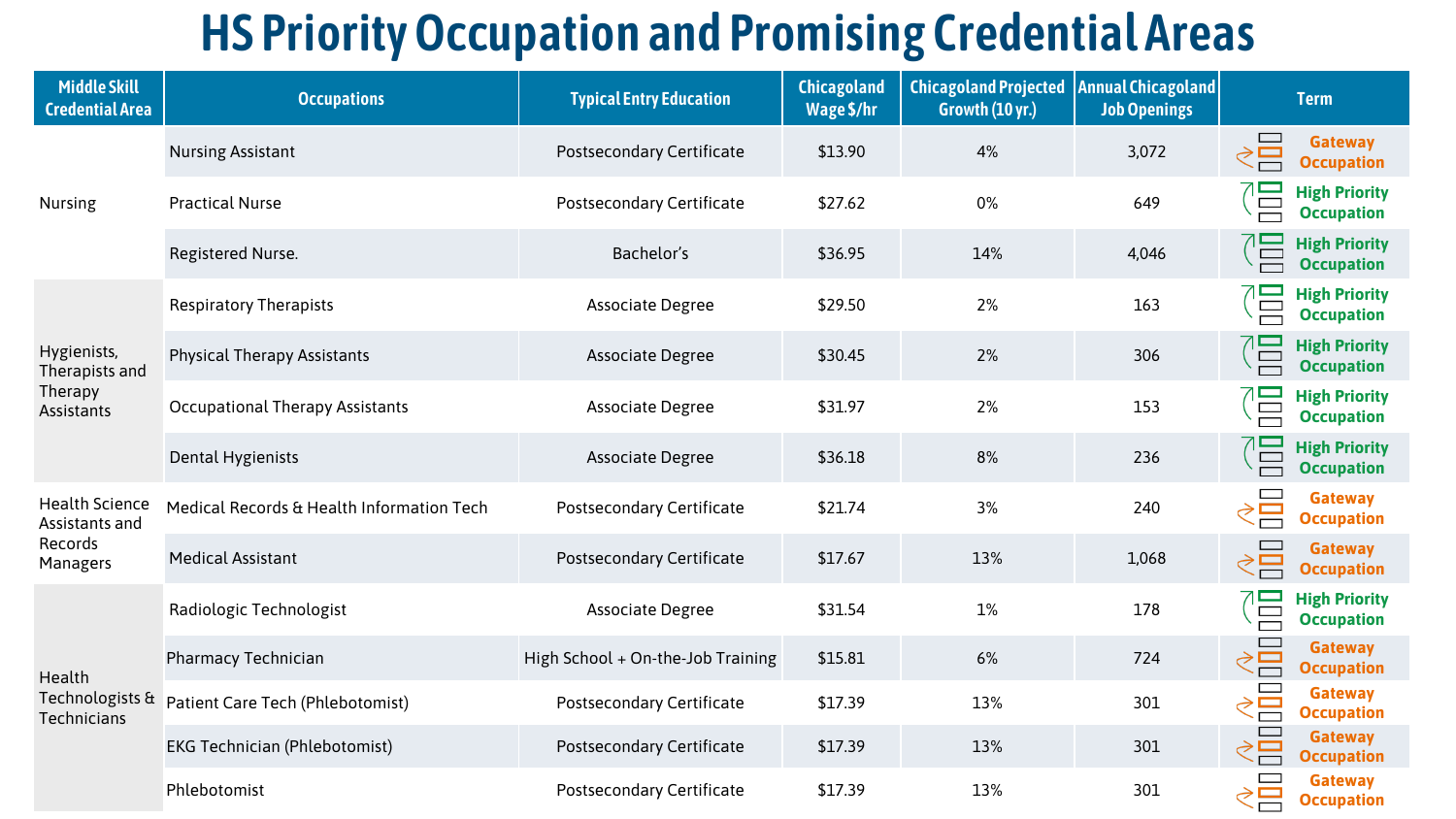## **Overview of Private Training Landscape**

Based on [Chicagoland CareerPathways,](https://www.careerpathways.net/) the private training landscape features a vast majority of training and private programs that place people into "Gateway Occupations" of MA, PCT, etc.

- All meet in-demand criterion for High Priority Occupations, but not Living Wage
- For individuals in these positions to improve their salary potential, they typically need to return to school and seek out higher-earning nursing qualifications or pivot to the administrative side and seek roles such as Medical and Health Services Managers:
	- 63% of employees in these roles have at least a bachelor' degree or higher
	- Bachelor's degree becoming the entry-level requirement

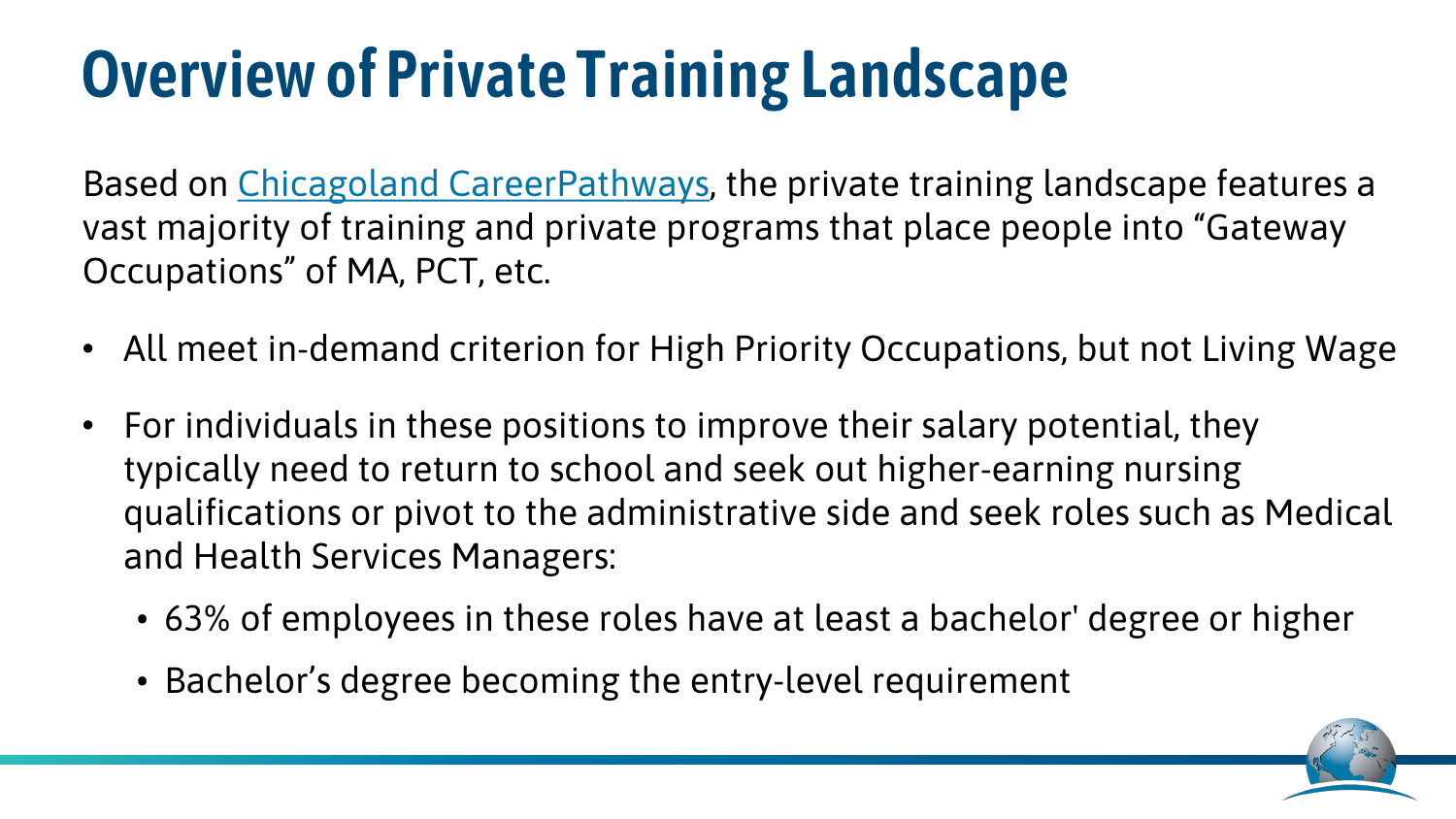